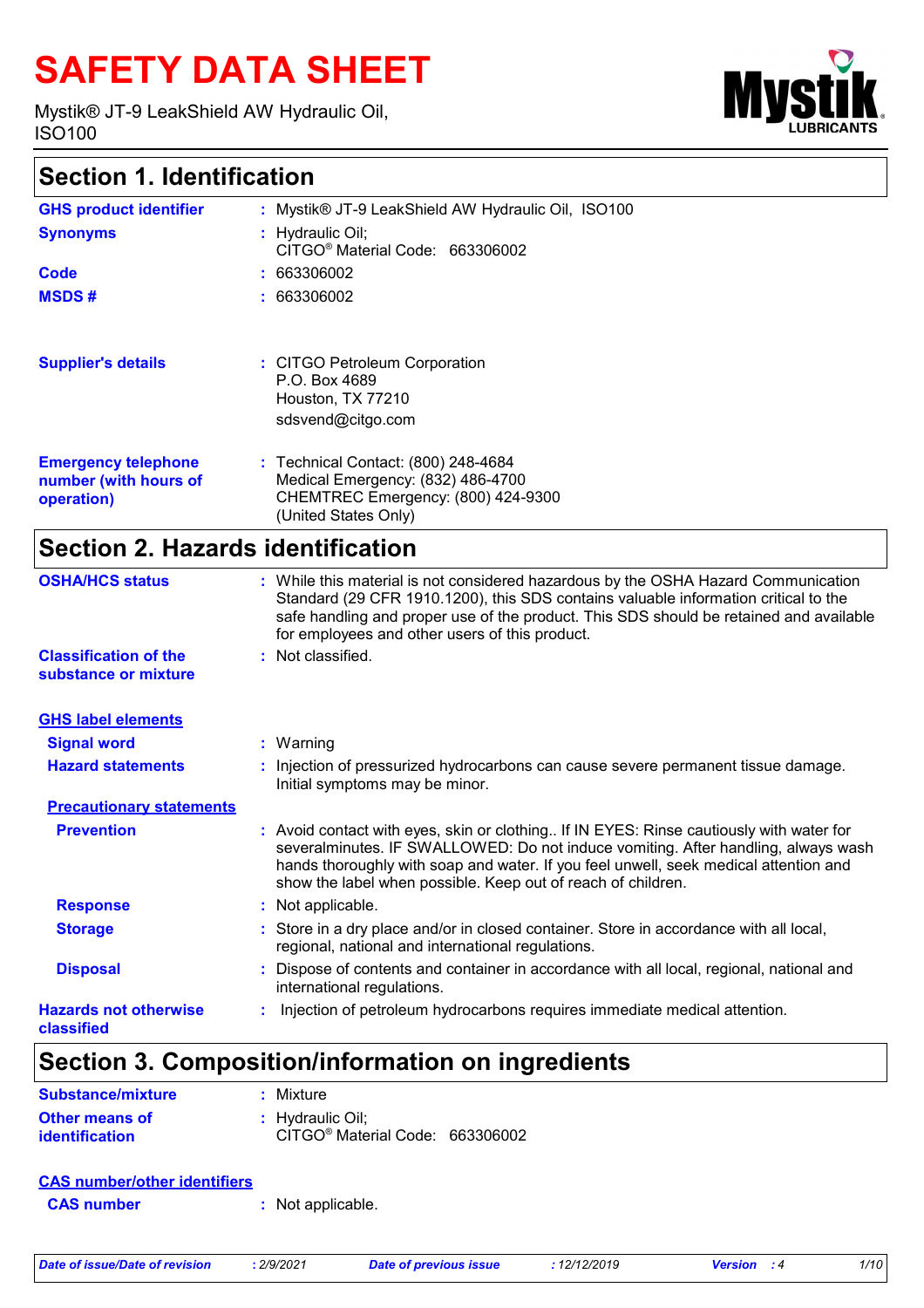# **Section 3. Composition/information on ingredients**

| <b>Ingredient name</b>                                 |     | <b>CAS number</b> |
|--------------------------------------------------------|-----|-------------------|
| Distillates (petroleum), hydrotreated heavy paraffinic | ≥90 | 64742-54-7        |

Any concentration shown as a range is to protect confidentiality or is due to process variation.

**There are no additional ingredients present which, within the current knowledge of the supplier and in the concentrations applicable, are classified as hazardous to health or the environment and hence require reporting in this section.**

**Occupational exposure limits, if available, are listed in Section 8.**

### **Section 4. First aid measures**

#### **Description of necessary first aid measures**

| <b>Eye contact</b>  | : Immediately flush eyes with plenty of water, occasionally lifting the upper and lower<br>eyelids. Check for and remove any contact lenses. Get medical attention if irritation<br>occurs.                                            |
|---------------------|----------------------------------------------------------------------------------------------------------------------------------------------------------------------------------------------------------------------------------------|
| <b>Inhalation</b>   | : Remove victim to fresh air and keep at rest in a position comfortable for breathing. Get<br>medical attention if symptoms occur.                                                                                                     |
| <b>Skin contact</b> | : Flush contaminated skin with plenty of water. Remove contaminated clothing and<br>shoes. Get medical attention if symptoms occur.                                                                                                    |
| <b>Ingestion</b>    | : Wash out mouth with water. Remove victim to fresh air and keep at rest in a position<br>comfortable for breathing. Do not induce vomiting unless directed to do so by medical<br>personnel. Get medical attention if symptoms occur. |

#### **Most important symptoms/effects, acute and delayed**

| <b>Potential acute health effects</b> |                                                                                                                                                                                                                                            |
|---------------------------------------|--------------------------------------------------------------------------------------------------------------------------------------------------------------------------------------------------------------------------------------------|
| <b>Eye contact</b>                    | : No known significant effects or critical hazards.                                                                                                                                                                                        |
| <b>Inhalation</b>                     | : No known significant effects or critical hazards.                                                                                                                                                                                        |
| <b>Skin contact</b>                   | : Injection of pressurized hydrocarbons can cause severe permanent tissue damage.<br>Initial symptoms may be minor.                                                                                                                        |
| <b>Ingestion</b>                      | : No known significant effects or critical hazards.                                                                                                                                                                                        |
| Over-exposure signs/symptoms          |                                                                                                                                                                                                                                            |
| <b>Eye contact</b>                    | : No specific data.                                                                                                                                                                                                                        |
| <b>Inhalation</b>                     | : No specific data.                                                                                                                                                                                                                        |
| <b>Skin contact</b>                   | : No specific data.                                                                                                                                                                                                                        |
| <b>Ingestion</b>                      | : No specific data.                                                                                                                                                                                                                        |
|                                       | <u>Indication of immediate medical attention and special treatment needed, if necessary</u>                                                                                                                                                |
| <b>Notes to physician</b>             | : In the event of injection in underlying tissue, immediate treatment should include<br>extensive incision, debridement and saline irrigation. Inadequate treatment can result in<br>ischemia and gangrene. Early symptoms may be minimal. |
| <b>Specific treatments</b>            | : Treat symptomatically and supportively.                                                                                                                                                                                                  |
| <b>Protection of first-aiders</b>     | : No action shall be taken involving any personal risk or without suitable training.                                                                                                                                                       |

#### **See toxicological information (Section 11)**

### **Section 5. Fire-fighting measures**

| <b>Extinguishing media</b>             |                                                                 |
|----------------------------------------|-----------------------------------------------------------------|
| <b>Suitable extinguishing</b><br>media | : Use an extinguishing agent suitable for the surrounding fire. |
| Unsuitable extinguishing<br>media      | : None known.                                                   |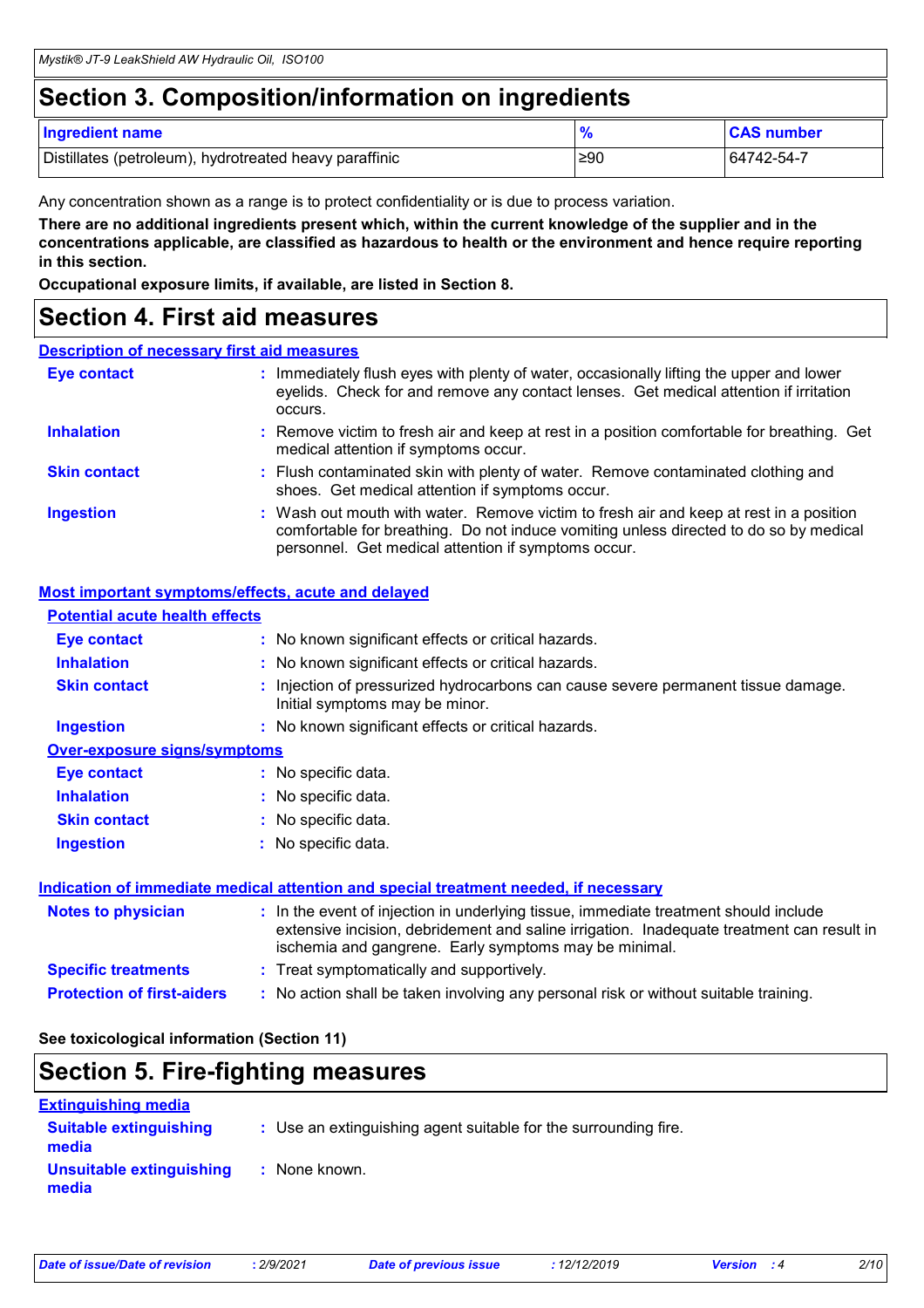### **Section 5. Fire-fighting measures**

| <b>Specific hazards arising</b><br>from the chemical     | : In a fire or if heated, a pressure increase will occur and the container may burst.                                                                                                               |
|----------------------------------------------------------|-----------------------------------------------------------------------------------------------------------------------------------------------------------------------------------------------------|
| <b>Hazardous thermal</b><br>decomposition products       | Decomposition products may include the following materials:<br>carbon dioxide<br>carbon monoxide                                                                                                    |
| <b>Special protective actions</b><br>for fire-fighters   | : Promptly isolate the scene by removing all persons from the vicinity of the incident if<br>there is a fire. No action shall be taken involving any personal risk or without suitable<br>training. |
| <b>Special protective</b><br>equipment for fire-fighters | Fire-fighters should wear appropriate protective equipment and self-contained breathing<br>apparatus (SCBA) with a full face-piece operated in positive pressure mode.                              |

### **Section 6. Accidental release measures**

**Personal precautions, protective equipment and emergency procedures**

| For non-emergency<br>personnel                               |    | : No action shall be taken involving any personal risk or without suitable training.<br>Evacuate surrounding areas. Keep unnecessary and unprotected personnel from<br>entering. Do not touch or walk through spilled material. Put on appropriate personal<br>protective equipment.                     |
|--------------------------------------------------------------|----|----------------------------------------------------------------------------------------------------------------------------------------------------------------------------------------------------------------------------------------------------------------------------------------------------------|
| For emergency responders                                     | п. | If specialized clothing is required to deal with the spillage, take note of any information in<br>Section 8 on suitable and unsuitable materials. See also the information in "For non-<br>emergency personnel".                                                                                         |
| <b>Environmental precautions</b>                             |    | : Avoid dispersal of spilled material and runoff and contact with soil, waterways, drains<br>and sewers. Inform the relevant authorities if the product has caused environmental<br>pollution (sewers, waterways, soil or air).                                                                          |
| <b>Methods and materials for containment and cleaning up</b> |    |                                                                                                                                                                                                                                                                                                          |
| <b>Small spill</b>                                           |    | : Stop leak if without risk. Move containers from spill area. Dilute with water and mop up<br>if water-soluble. Alternatively, or if water-insoluble, absorb with an inert dry material and<br>place in an appropriate waste disposal container. Dispose of via a licensed waste<br>disposal contractor. |
| <b>Large spill</b>                                           |    | : Stop leak if without risk. Move containers from spill area. Prevent entry into sewers,<br>water courses, basements or confined areas. Wash spillages into an effluent treatment                                                                                                                        |

plant or proceed as follows. Contain and collect spillage with non-combustible, absorbent material e.g. sand, earth, vermiculite or diatomaceous earth and place in container for disposal according to local regulations (see Section 13). Dispose of via a licensed waste disposal contractor. Note: see Section 1 for emergency contact information and Section 13 for waste disposal.

### **Section 7. Handling and storage**

| <b>Precautions for safe handling</b>                                             |                                                                                                                                                                                                                                                                                                                                                                                                                                                                                                                                                                                  |
|----------------------------------------------------------------------------------|----------------------------------------------------------------------------------------------------------------------------------------------------------------------------------------------------------------------------------------------------------------------------------------------------------------------------------------------------------------------------------------------------------------------------------------------------------------------------------------------------------------------------------------------------------------------------------|
| <b>Protective measures</b>                                                       | : Put on appropriate personal protective equipment (see Section 8).                                                                                                                                                                                                                                                                                                                                                                                                                                                                                                              |
| <b>Advice on general</b><br>occupational hygiene                                 | : Eating, drinking and smoking should be prohibited in areas where this material is<br>handled, stored and processed. Workers should wash hands and face before eating,<br>drinking and smoking. Remove contaminated clothing and protective equipment before<br>entering eating areas. See also Section 8 for additional information on hygiene<br>measures.                                                                                                                                                                                                                    |
| <b>Conditions for safe storage,</b><br>including any<br><b>incompatibilities</b> | Store in accordance with local regulations. Store in original container protected from<br>direct sunlight in a dry, cool and well-ventilated area, away from incompatible materials<br>(see Section 10) and food and drink. Keep container tightly closed and sealed until<br>ready for use. Containers that have been opened must be carefully resealed and kept<br>upright to prevent leakage. Do not store in unlabeled containers. Use appropriate<br>containment to avoid environmental contamination. See Section 10 for incompatible<br>materials before handling or use. |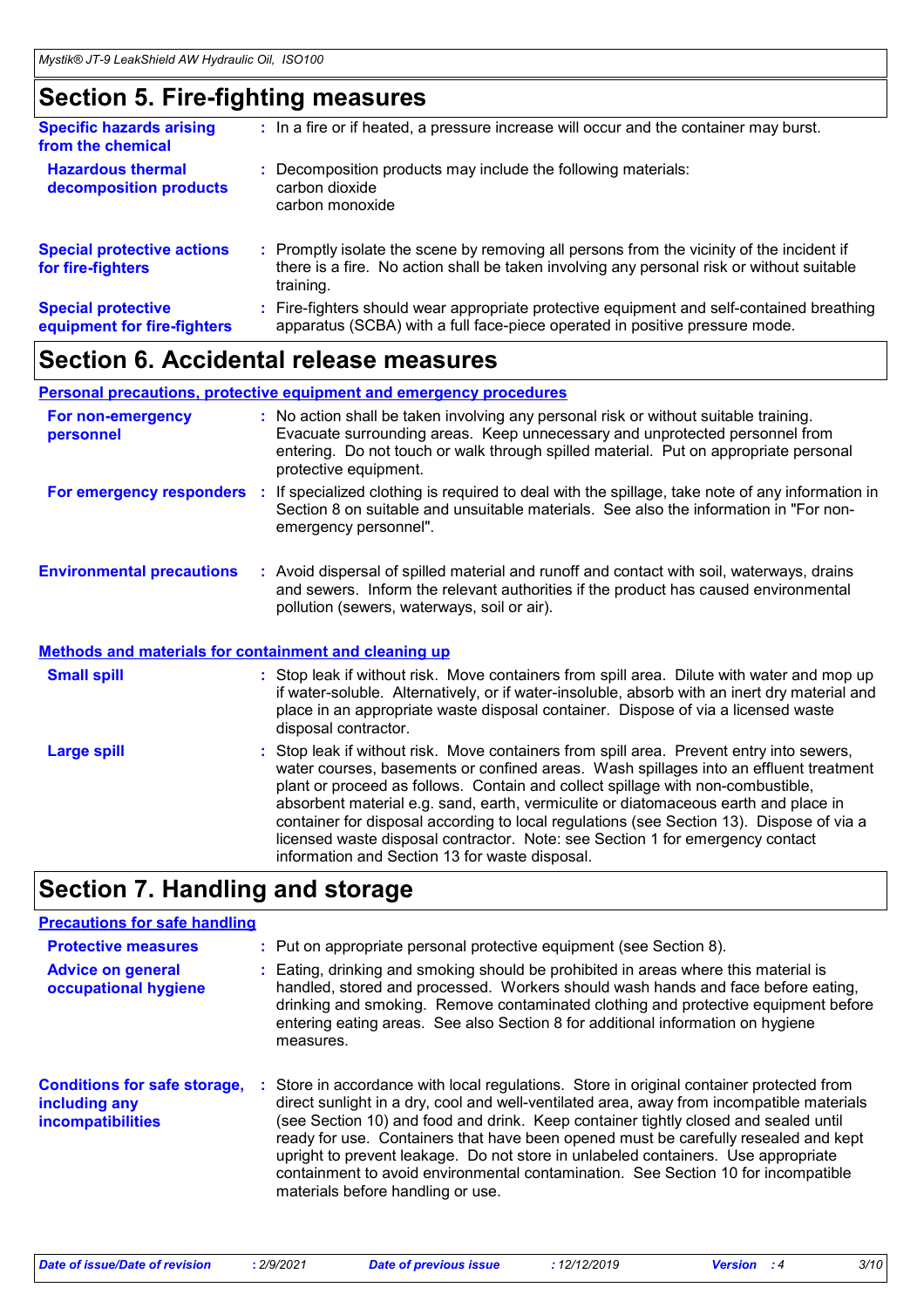### **Section 7. Handling and storage**

Bulk Storage Conditions: Maintain all storage tanks in accordance with applicable regulations. Use necessary controls to monitor tank inventories. Inspect all storage tanks on a periodic basis. Test tanks and associated piping for tightness. Maintain the automatic leak detection devices to assure proper working condition.

### **Section 8. Exposure controls/personal protection**

#### **Control parameters**

**Occupational exposure limits**

| <b>Ingredient name</b>                                 |                                                | <b>Exposure limits</b>                                                                                                                                                                                                                                                                                                                                                                                                                                                                                                                  |
|--------------------------------------------------------|------------------------------------------------|-----------------------------------------------------------------------------------------------------------------------------------------------------------------------------------------------------------------------------------------------------------------------------------------------------------------------------------------------------------------------------------------------------------------------------------------------------------------------------------------------------------------------------------------|
| Distillates (petroleum), hydrotreated heavy paraffinic |                                                | ACGIH TLV (United States, 3/2018).<br>TWA: 5 mg/m <sup>3</sup> 8 hours. Form: Inhalable<br>fraction<br>NIOSH REL (United States, 10/2016).<br>TWA: 5 mg/m <sup>3</sup> 10 hours. Form: Mist<br>STEL: 10 mg/m <sup>3</sup> 15 minutes. Form: Mist<br>OSHA PEL (United States, 5/2018).<br>TWA: 5 mg/m <sup>3</sup> 8 hours.                                                                                                                                                                                                              |
| <b>Appropriate engineering</b><br>controls             | contaminants.                                  | : Good general ventilation should be sufficient to control worker exposure to airborne                                                                                                                                                                                                                                                                                                                                                                                                                                                  |
| <b>Environmental exposure</b><br>controls              |                                                | : Emissions from ventilation or work process equipment should be checked to ensure<br>they comply with the requirements of environmental protection legislation. In some<br>cases, vapor controls, filters or engineering modifications to the process equipment will<br>be necessary to reduce emissions to acceptable levels.                                                                                                                                                                                                         |
| <b>Individual protection measures</b>                  |                                                |                                                                                                                                                                                                                                                                                                                                                                                                                                                                                                                                         |
| <b>Hygiene measures</b>                                | showers are close to the workstation location. | : Wash hands, forearms and face thoroughly after handling chemical products, before<br>eating, smoking and using the lavatory and at the end of the working period.<br>Appropriate techniques should be used to remove potentially contaminated clothing.<br>Wash contaminated clothing before reusing. Ensure that eyewash stations and safety                                                                                                                                                                                         |
| <b>Eye/face protection</b>                             | instead.                                       | : Safety glasses equipped with side shields are recommended as minimum protection in<br>industrial settings. If contact is possible, the following protection should be worn, unless<br>the assessment indicates a higher degree of protection: chemical splash goggles.<br>Safety eyewear complying with an approved standard should be used when a risk<br>assessment indicates this is necessary to avoid exposure to liquid splashes, mists,<br>gases or dusts. If inhalation hazards exist, a full-face respirator may be required |
| <b>Skin protection</b>                                 |                                                |                                                                                                                                                                                                                                                                                                                                                                                                                                                                                                                                         |
| <b>Hand protection</b>                                 |                                                | : Chemical-resistant gloves complying with an approved standard should be worn at all<br>times when handling chemical products if a risk assessment indicates this is necessary.                                                                                                                                                                                                                                                                                                                                                        |
| <b>Body protection</b>                                 | handling this product.                         | : Personal protective equipment for the body should be selected based on the task being<br>performed and the risks involved and should be approved by a specialist before                                                                                                                                                                                                                                                                                                                                                               |
| <b>Other skin protection</b>                           | not protective for liquid contact.             | : Avoid skin contact with liquid. Appropriate footwear and any additional skin protection<br>measures should be selected based on the task being performed and the risks involved<br>and should be approved by a specialist before handling this product. Leather boots are                                                                                                                                                                                                                                                             |
| <b>Respiratory protection</b>                          | respirator.                                    | : Avoid inhalation of gases, vapors, mists or dusts. Use a properly fitted, air-purifying or<br>supplied-air respirator complying with an approved standard if a risk assessment<br>indicates this is necessary. Respirator selection must be based on known or anticipated<br>exposure levels, the hazards of the product and the safe working limits of the selected                                                                                                                                                                  |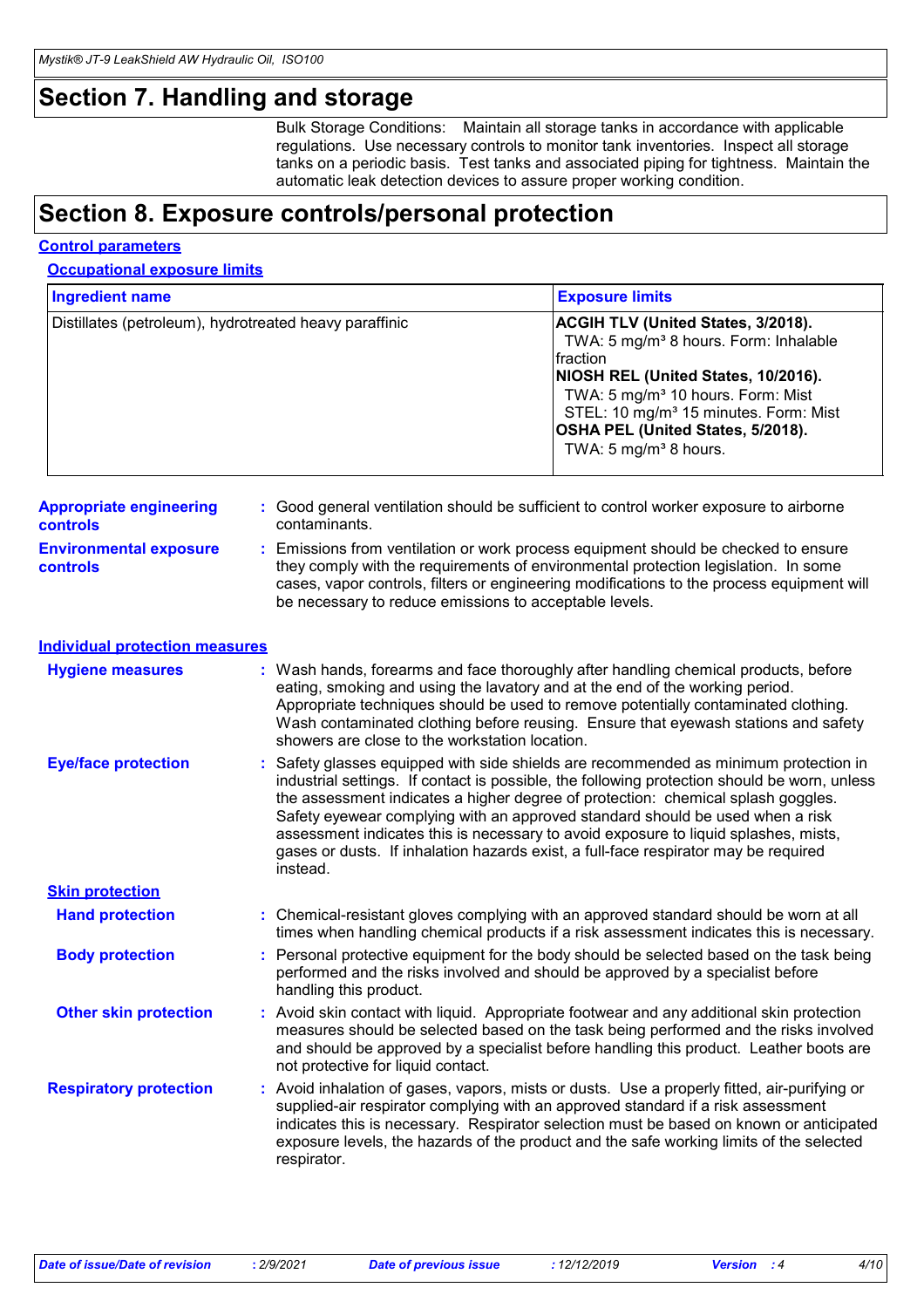# **Section 9. Physical and chemical properties**

### **Appearance**

| <b>Physical state</b>                           | : Liquid.                                                  |  |
|-------------------------------------------------|------------------------------------------------------------|--|
| <b>Color</b>                                    | $:$ Green.                                                 |  |
| <b>Odor</b>                                     | : Mild petroleum odor                                      |  |
| pH                                              | : Not available.                                           |  |
| <b>Boiling point</b>                            | : Not available.                                           |  |
| <b>Flash point</b>                              | : Open cup: $244^{\circ}$ C (471.2°F) [Cleveland.]         |  |
| <b>Evaporation rate</b>                         | $:$ <1 (n-butyl acetate. = 1)                              |  |
| Lower and upper explosive<br>(flammable) limits | : Not available.                                           |  |
| <b>Vapor pressure</b>                           | : $<$ 0.013 kPa ( $<$ 0.1 mm Hg)                           |  |
| <b>Vapor density</b>                            | : $>1$ [Air = 1]                                           |  |
| <b>Relative density</b>                         | : 0.88                                                     |  |
| <b>Density Ibs/gal</b>                          | $: 7.36$ lbs/gal                                           |  |
| Density gm/cm <sup>3</sup>                      | : Not available.                                           |  |
| <b>Gravity, <sup>o</sup>API</b>                 | : 28.8                                                     |  |
| <b>Solubility</b>                               | : Insoluble in the following materials: cold water.        |  |
| Flow time (ISO 2431)                            | : Not available.                                           |  |
| <b>Viscosity</b>                                | : Kinematic (40°C (104°F)): 1 cm <sup>2</sup> /s (100 cSt) |  |
| <b>Viscosity SUS</b>                            | : 513 SUS @100 F                                           |  |

# **Section 10. Stability and reactivity**

| <b>Reactivity</b>                            | : Not expected to be Explosive, Self-Reactive, Self-Heating, or an Organic Peroxide<br>under US GHS Definition(s). |
|----------------------------------------------|--------------------------------------------------------------------------------------------------------------------|
| <b>Chemical stability</b>                    | : The product is stable.                                                                                           |
| <b>Possibility of hazardous</b><br>reactions | : Under normal conditions of storage and use, hazardous reactions will not occur.                                  |
| <b>Conditions to avoid</b>                   | : No specific data.                                                                                                |
| Incompatible materials                       | : No specific data.                                                                                                |
| <b>Hazardous decomposition</b><br>products   | : Under normal conditions of storage and use, hazardous decomposition products should<br>not be produced.          |

# **Section 11. Toxicological information**

#### **Acute toxicity Information on toxicological effects**

| ----------------                      |  |                |             |                 |  |
|---------------------------------------|--|----------------|-------------|-----------------|--|
| <b>Product/ingredient name Result</b> |  | <b>Species</b> | <b>Dose</b> | <b>Exposure</b> |  |

| Distillates (petroleum),<br>hydrotreated heavy paraffinic | LD50 Dermal                                                                                                                                                                                                                                                                                                                                                                                                                                                                                                                                                                                                                            | Rat | >5000 mg/kg |  |  |  |
|-----------------------------------------------------------|----------------------------------------------------------------------------------------------------------------------------------------------------------------------------------------------------------------------------------------------------------------------------------------------------------------------------------------------------------------------------------------------------------------------------------------------------------------------------------------------------------------------------------------------------------------------------------------------------------------------------------------|-----|-------------|--|--|--|
|                                                           | LD50 Oral                                                                                                                                                                                                                                                                                                                                                                                                                                                                                                                                                                                                                              | Rat | >5000 mg/kg |  |  |  |
| <b>Conclusion/Summary</b>                                 | : Distillates (petroleum), hydrotreated heavy paraffinic: Mineral oil mists derived from<br>highly refined oils are reported to have low acute and sub-acute toxicities in animals.<br>Effects from single and short-term repeated exposures to high concentrations of mineral<br>oil mists well above applicable workplace exposure levels include lung inflammatory<br>reaction, lipoid granuloma formation and lipoid pneumonia. In acute and sub-acute<br>studies involving exposures to lower concentrations of mineral oil mists at or near<br>current work place exposure levels produced no significant toxicological effects. |     |             |  |  |  |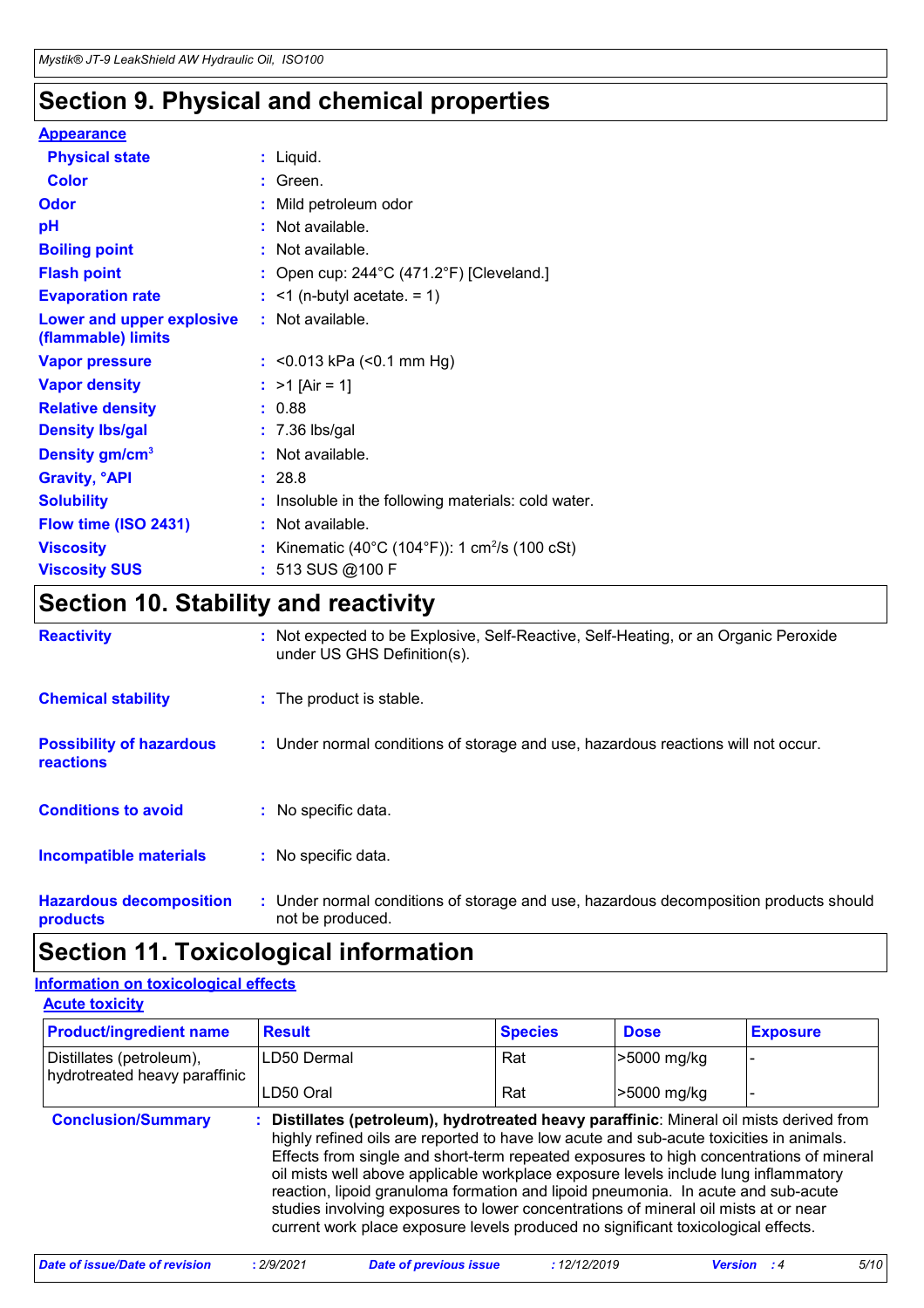# **Section 11. Toxicological information**

#### **Irritation/Corrosion**

#### Not available.

| <b>Skin</b>                                               | : No additional information.                                                                                      |
|-----------------------------------------------------------|-------------------------------------------------------------------------------------------------------------------|
| <b>Eyes</b>                                               | No additional information.                                                                                        |
| <b>Respiratory</b>                                        | No additional information.                                                                                        |
| <b>Sensitization</b>                                      |                                                                                                                   |
| Not available.                                            |                                                                                                                   |
| <b>Skin</b>                                               | No additional information.                                                                                        |
| <b>Respiratory</b>                                        | No additional information.                                                                                        |
| <b>Mutagenicity</b>                                       |                                                                                                                   |
| Not available.                                            |                                                                                                                   |
| <b>Conclusion/Summary</b>                                 | : No additional information.                                                                                      |
| <b>Carcinogenicity</b>                                    |                                                                                                                   |
| Not available.                                            |                                                                                                                   |
| <b>Conclusion/Summary</b>                                 | : No additional information.                                                                                      |
| <b>Reproductive toxicity</b>                              |                                                                                                                   |
| Not available.                                            |                                                                                                                   |
| <b>Conclusion/Summary</b>                                 | : No additional information.                                                                                      |
| <b>Teratogenicity</b>                                     |                                                                                                                   |
| Not available.                                            |                                                                                                                   |
| <b>Conclusion/Summary</b>                                 | : No additional information.                                                                                      |
| <b>Specific target organ toxicity (single exposure)</b>   |                                                                                                                   |
| Not available.                                            |                                                                                                                   |
| <b>Specific target organ toxicity (repeated exposure)</b> |                                                                                                                   |
| Not available.                                            |                                                                                                                   |
| <b>Aspiration hazard</b>                                  |                                                                                                                   |
| Not available.                                            |                                                                                                                   |
|                                                           |                                                                                                                   |
|                                                           | Information on the likely : Routes of entry anticipated: Dermal.                                                  |
| routes of exposure                                        |                                                                                                                   |
| <b>Potential acute health effects</b>                     |                                                                                                                   |
| <b>Eye contact</b>                                        | : No known significant effects or critical hazards.                                                               |
| <b>Inhalation</b>                                         | No known significant effects or critical hazards.                                                                 |
| <b>Skin contact</b>                                       | Injection of pressurized hydrocarbons can cause severe permanent tissue damage.<br>Initial symptoms may be minor. |
| <b>Ingestion</b>                                          | : No known significant effects or critical hazards.                                                               |
|                                                           |                                                                                                                   |
| <b>Eye contact</b>                                        | <b>Symptoms related to the physical, chemical and toxicological characteristics</b><br>: No specific data.        |
| <b>Inhalation</b>                                         | : No specific data.                                                                                               |
|                                                           |                                                                                                                   |

#### **Skin contact** No specific data. **:**

#### **Ingestion** No specific data. **:**

#### **Delayed and immediate effects and also chronic effects from short and long term exposure Short term exposure**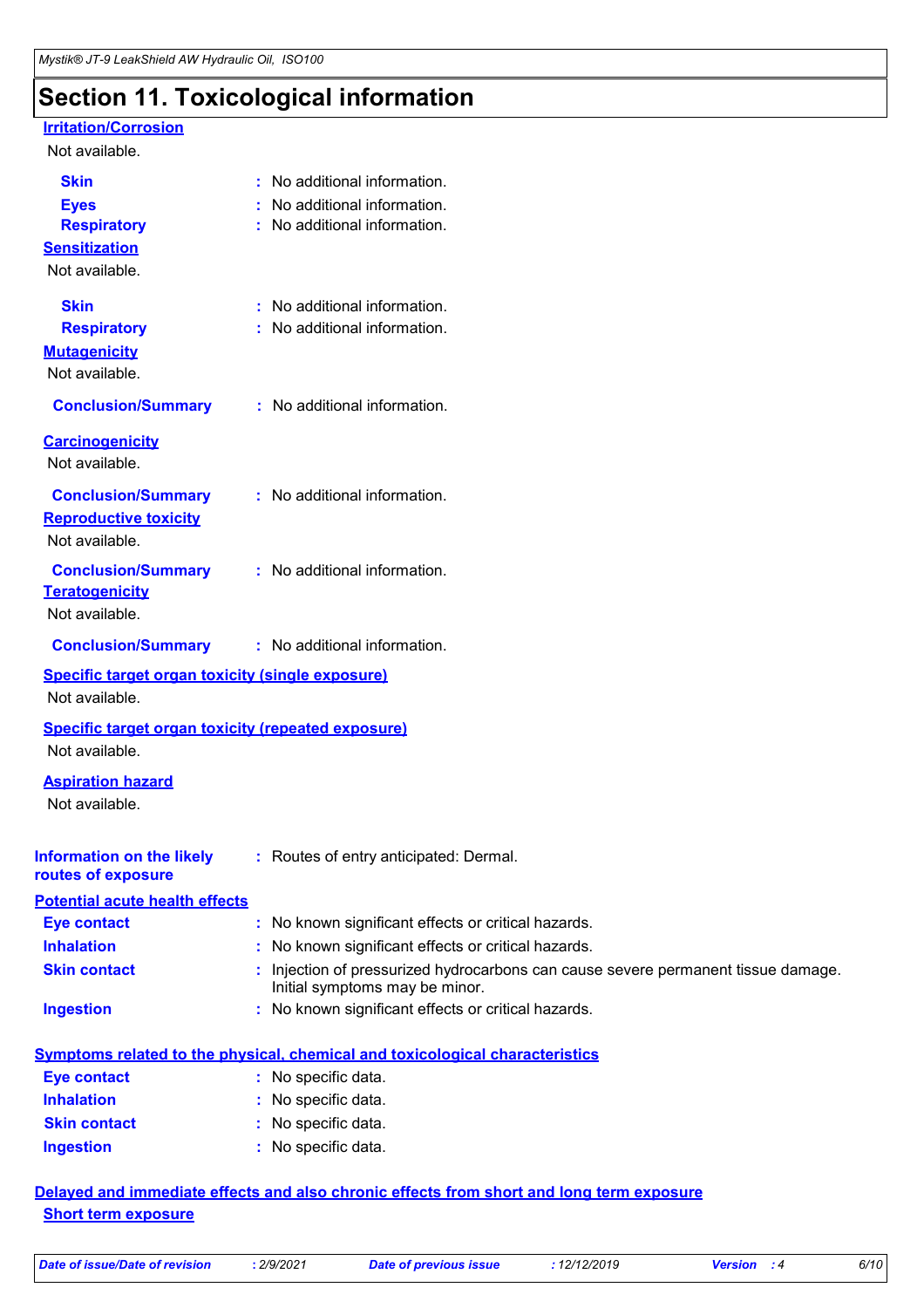# **Section 11. Toxicological information**

| <b>Potential immediate</b><br><b>effects</b>      | : Not available.                                    |
|---------------------------------------------------|-----------------------------------------------------|
| <b>Potential delayed effects</b>                  | : Not available.                                    |
| <b>Long term exposure</b>                         |                                                     |
| <b>Potential immediate</b><br><b>effects</b>      | $:$ Not available.                                  |
| <b>Potential delayed effects : Not available.</b> |                                                     |
| <b>Potential chronic health effects</b>           |                                                     |
| Not available.                                    |                                                     |
| <b>General</b>                                    | : No known significant effects or critical hazards. |
| <b>Carcinogenicity</b>                            | : No known significant effects or critical hazards. |
| <b>Mutagenicity</b>                               | : No known significant effects or critical hazards. |
| <b>Teratogenicity</b>                             | : No known significant effects or critical hazards. |
| <b>Developmental effects</b>                      | No known significant effects or critical hazards.   |
| <b>Fertility effects</b>                          | No known significant effects or critical hazards.   |
|                                                   |                                                     |

# **Section 12. Ecological information**

| <b>Toxicity</b><br>Not available.                                                  |                  |
|------------------------------------------------------------------------------------|------------------|
| <b>Conclusion/Summary</b>                                                          | : Not available. |
| <b>Persistence and degradability</b><br><b>Conclusion/Summary</b>                  | : Not available. |
| <b>Bioaccumulative potential</b><br>Not available.                                 |                  |
| <b>Mobility in soil</b><br><b>Soil/water partition</b><br><b>coefficient (Koc)</b> | : Not available. |

**Other adverse effects** : No known significant effects or critical hazards.

# **Section 13. Disposal considerations**

| <b>Disposal methods</b> | : The generation of waste should be avoided or minimized wherever possible. Disposal<br>of this product, solutions and any by-products should at all times comply with the<br>requirements of environmental protection and waste disposal legislation and any<br>regional local authority requirements. Dispose of surplus and non-recyclable products<br>via a licensed waste disposal contractor. Waste should not be disposed of untreated to<br>the sewer unless fully compliant with the requirements of all authorities with jurisdiction.<br>Waste packaging should be recycled. Incineration or landfill should only be considered<br>when recycling is not feasible. This material and its container must be disposed of in a<br>safe way. Empty containers or liners may retain some product residues. Avoid<br>dispersal of spilled material and runoff and contact with soil, waterways, drains and<br>sewers. |
|-------------------------|----------------------------------------------------------------------------------------------------------------------------------------------------------------------------------------------------------------------------------------------------------------------------------------------------------------------------------------------------------------------------------------------------------------------------------------------------------------------------------------------------------------------------------------------------------------------------------------------------------------------------------------------------------------------------------------------------------------------------------------------------------------------------------------------------------------------------------------------------------------------------------------------------------------------------|
|-------------------------|----------------------------------------------------------------------------------------------------------------------------------------------------------------------------------------------------------------------------------------------------------------------------------------------------------------------------------------------------------------------------------------------------------------------------------------------------------------------------------------------------------------------------------------------------------------------------------------------------------------------------------------------------------------------------------------------------------------------------------------------------------------------------------------------------------------------------------------------------------------------------------------------------------------------------|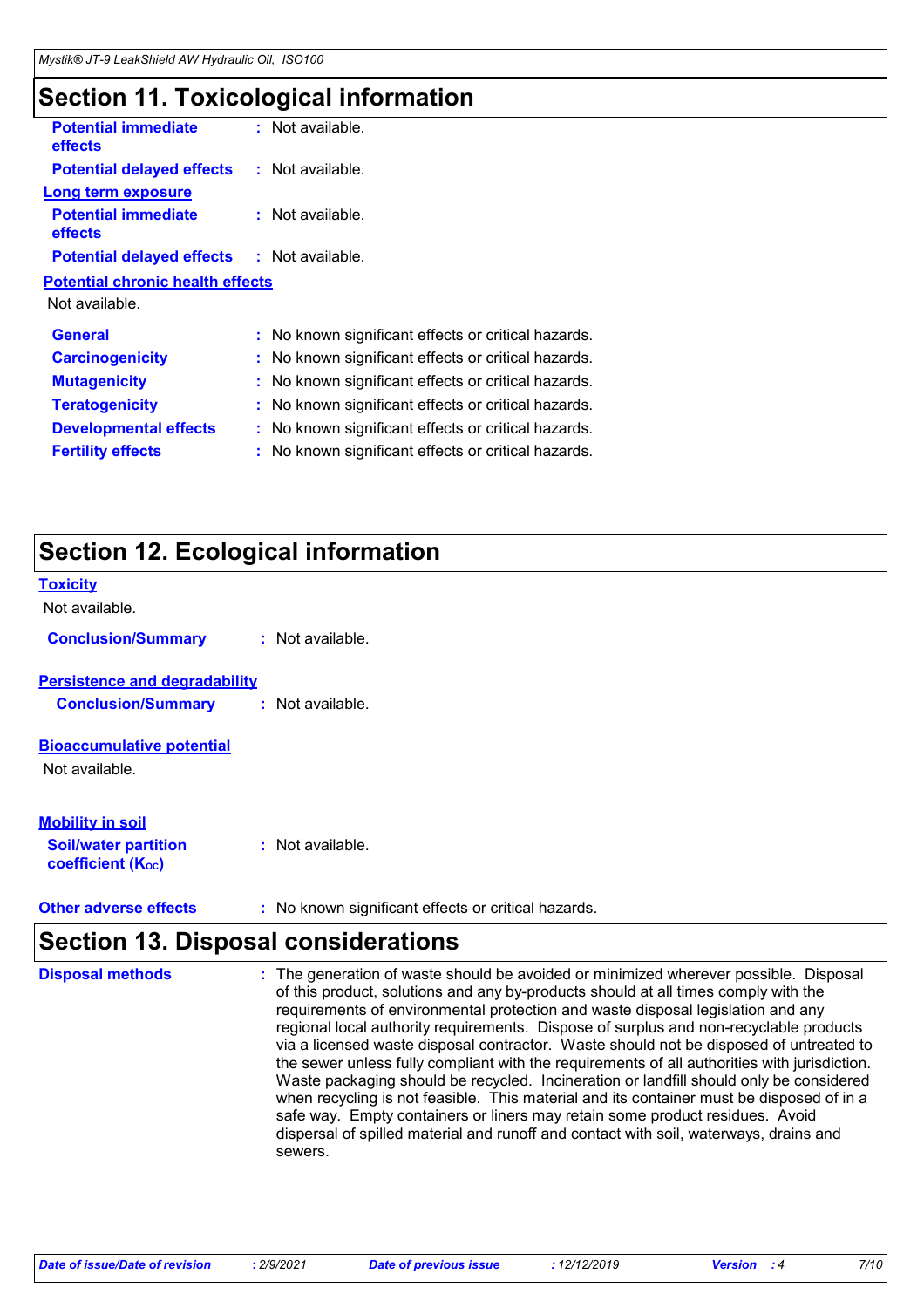# **Section 14. Transport information**

|                                      | <b>DOT Classification</b> | <b>IMDG</b>              | <b>IATA</b>              |
|--------------------------------------|---------------------------|--------------------------|--------------------------|
| <b>UN</b> number                     | Not regulated.            | Not regulated.           | Not regulated.           |
| <b>UN proper</b><br>shipping name    |                           |                          |                          |
| <b>Transport</b><br>hazard class(es) |                           |                          | ٠                        |
| <b>Packing group</b>                 | $\overline{\phantom{a}}$  | $\overline{\phantom{0}}$ | $\overline{\phantom{a}}$ |
| Environmental<br>hazards             | ∣No.                      | No.                      | No.                      |

**Special precautions for user** : Transport within user's premises: always transport in closed containers that are upright and secure. Ensure that persons transporting the product know what to do in the event of an accident or spillage.

**Transport in bulk according :** Not available. **to IMO instruments**

# **Section 15. Regulatory information**

**U.S. Federal regulations : United States inventory (TSCA 8b)**: Not determined. **Clean Water Act (CWA) 307**: Phosphorodithioic acid, O,O-di-C1-14-alkyl esters, zinc salts; toluene; phenol; naphthalene **Clean Water Act (CWA) 311**: toluene; phenol; naphthalene This material is classified as an oil under Section 311 of the Clean Water Act (CWA) and the Oil Pollution Act of 1990 (OPA). Discharges or spills which produce a visible sheen on waters of the United States, their adjoining shorelines, or into conduits leading

|                                               | to surface waters must be reported to the EPA's National Response Center at (800)<br>424-8802. |
|-----------------------------------------------|------------------------------------------------------------------------------------------------|
| <b>SARA 302/304</b>                           |                                                                                                |
| <b>Composition/information on ingredients</b> |                                                                                                |
| <b>SARA 304 RQ</b>                            | : Not applicable.                                                                              |
| <b>SARA 311/312</b>                           |                                                                                                |
| <b>Classification</b>                         | : Not applicable.                                                                              |
| <b>Composition/information on ingredients</b> |                                                                                                |
| No products were found.                       |                                                                                                |
| <b>State regulations</b>                      |                                                                                                |
| <b>Massachusetts</b>                          | : None of the components are listed.                                                           |
| <b>New York</b>                               | : None of the components are listed.                                                           |
| <b>New Jersey</b>                             | : None of the components are listed.                                                           |
| <b>Pennsylvania</b>                           | : None of the components are listed.                                                           |
|                                               | Oalifanida Bush, AP, Olash shal Bassanahla Wandhara (OA40).                                    |

**California Prop. 65 Clear and Reasonable Warnings (2018)**

**A** WARNING: This product can expose you to chemicals including Naphthalene and Ethyl acrylate, which are known to the State of California to cause cancer, and Toluene, which is known to the State of California to cause birth defects or other reproductive harm. For more information go to www.P65Warnings.ca.gov.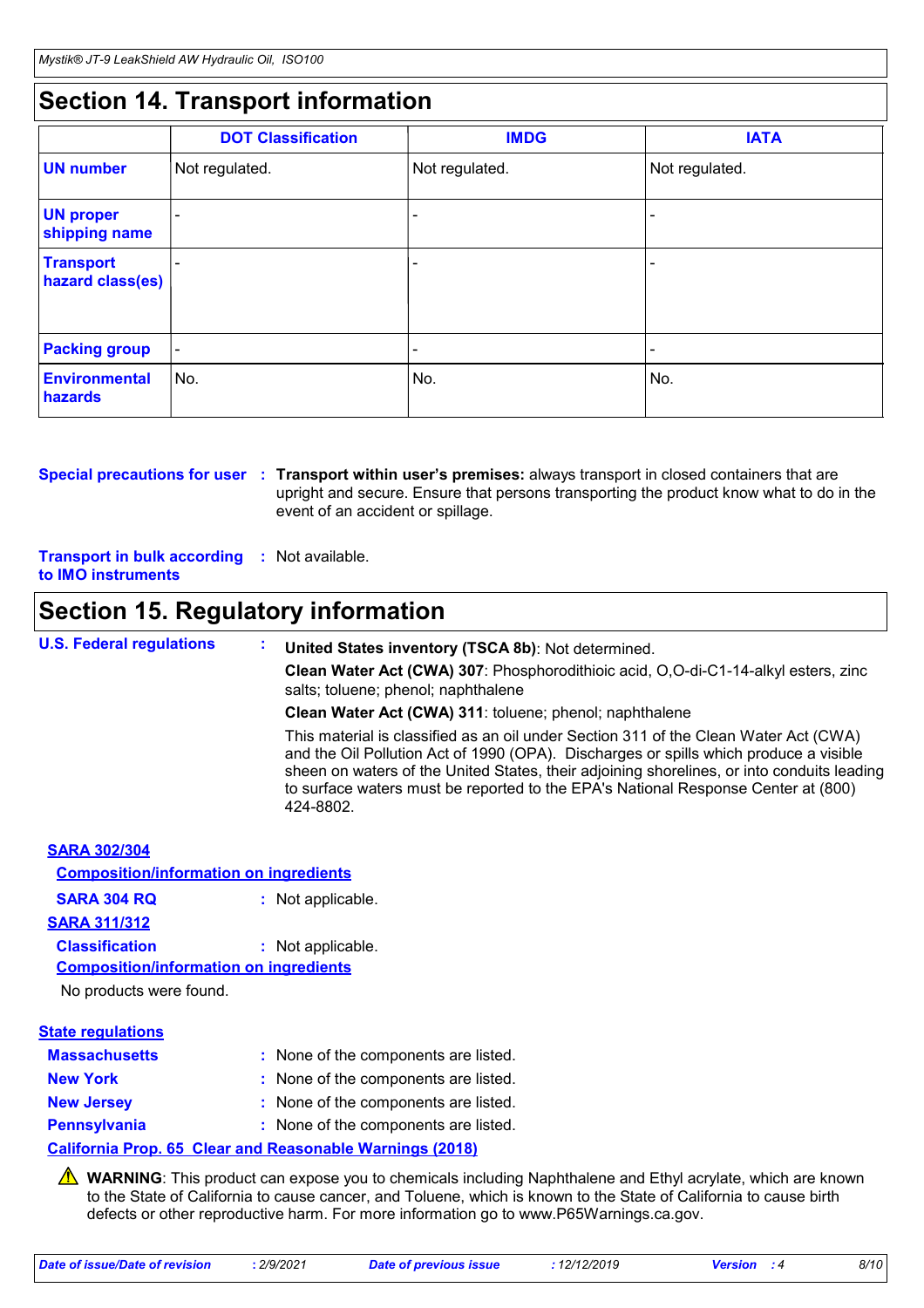# **Section 15. Regulatory information**

| Ingredient name | $\frac{9}{6}$   | <b>Cancer</b> | <b>Reproductive</b> | No significant risk<br>level | <b>Maximum</b><br>acceptable dosage<br>level |
|-----------------|-----------------|---------------|---------------------|------------------------------|----------------------------------------------|
| toluene         | < 0.01          | No.           | Yes.                |                              | Yes.                                         |
| naphthalene     | $< 0.0001$ Yes. |               | No.                 | Yes.                         |                                              |
| ethyl acrylate  | $< 0.0001$ Yes. |               | No.                 | $\overline{\phantom{0}}$     |                                              |

#### **International regulations**

| <b>Inventory list</b>    |                                                                                                                  |
|--------------------------|------------------------------------------------------------------------------------------------------------------|
| <b>United States</b>     | : Not determined.                                                                                                |
| <b>Australia</b>         | : All components are listed or exempted.                                                                         |
| <b>Canada</b>            | : All components are listed or exempted.                                                                         |
| <b>China</b>             | : All components are listed or exempted.                                                                         |
| <b>Europe</b>            | : All components are listed or exempted.                                                                         |
| <b>Japan</b>             | <b>Japan inventory (CSCL)</b> : At least one component is not listed.<br>Japan inventory (ISHL): Not determined. |
| <b>Malaysia</b>          | : Not determined                                                                                                 |
| <b>New Zealand</b>       | : Not determined.                                                                                                |
| <b>Philippines</b>       | : All components are listed or exempted.                                                                         |
| <b>Republic of Korea</b> | : All components are listed or exempted.                                                                         |
| <b>Taiwan</b>            | : Not determined.                                                                                                |
| <b>Thailand</b>          | : Not determined.                                                                                                |
| <b>Turkey</b>            | : Not determined.                                                                                                |
| <b>Viet Nam</b>          | : Not determined.                                                                                                |

### **Section 16. Other information**

#### **National Fire Protection Association (U.S.A.)**



**Reprinted with permission from NFPA 704-2001, Identification of the Hazards of Materials for Emergency Response Copyright ©1997, National Fire Protection Association, Quincy, MA 02269. This reprinted material is not the complete and official position of the National Fire Protection Association, on the referenced subject which is represented only by the standard in its entirety.**

**Copyright ©2001, National Fire Protection Association, Quincy, MA 02269. This warning system is intended to be interpreted and applied only by properly trained individuals to identify fire, health and reactivity hazards of chemicals. The user is referred to certain limited number of chemicals with recommended classifications in NFPA 49 and NFPA 325, which would be used as a guideline only. Whether the chemicals are classified by NFPA or not, anyone using the 704 systems to classify chemicals does so at their own risk.**

#### **Procedure used to derive the classification**

|                                   | <b>Classification</b> | <b>Justification</b> |
|-----------------------------------|-----------------------|----------------------|
| Not classified.                   |                       |                      |
| <b>History</b>                    |                       |                      |
| <b>Date of printing</b>           | : 2/9/2021            |                      |
| Date of issue/Date of<br>revision | : 2/9/2021            |                      |
| Date of previous issue            | : 12/12/2019          |                      |
| <b>Version</b>                    | $\div$ 4              |                      |